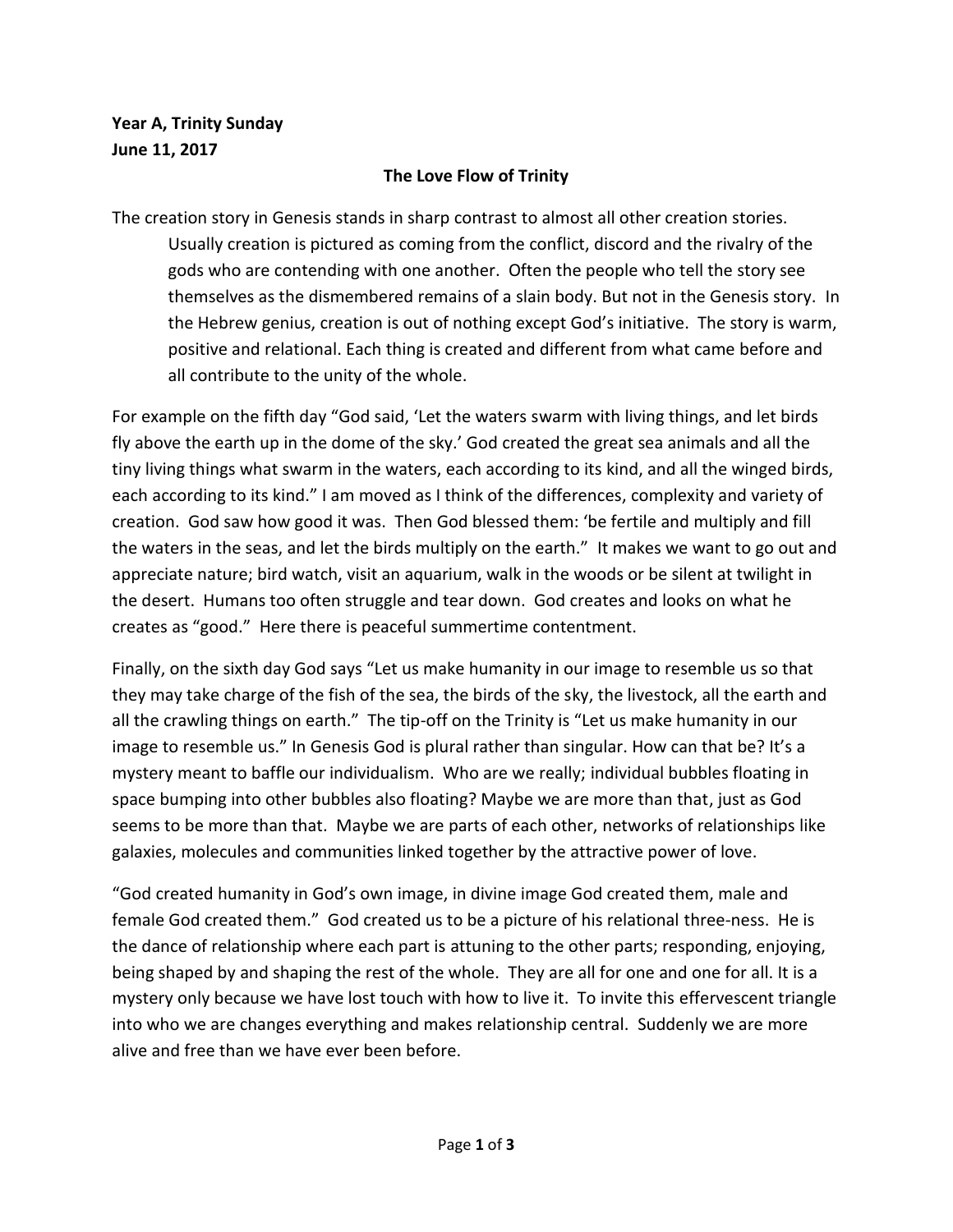On Thursday Allen Alda, of the old TV Mash series, was being interviewed by Charlie Rose on Public Television. Alda, who must be in his late 70's now, has dedicated the last twenty years of his life to developing a school of improvisation for doctors, scientists and business leaders who want to learn how to communicate. Allen Alda did this out of his desire to make the world a more human, livable and creative place. He said even brilliant ideas do the world no good if they are just rolling around in someone's head unable to get out.

Improvisation teaches us to deeply listen to the other person so that we can open channels for the other to be able to listen to us. Relationship opens the way for truth; in a way, relationship is truth. It is built into the character of God. When Alda was on stage he didn't so much speak his lines out of memory as he said what came to mind when the other actor spoke. They fed off each other, creating an experience that was more than the sum of the parts. The dialogue was fresh and fascinating as the audience saw their relationship sparkle in front of them. It's give and take was fresh and lively. It's as real as the Trinity and a mystery as to how it works.

As Allen Alda and Charlie Rose talked about real relationship they unconsciously modeled it. Their eyes sparkled, their exchanges built on each other, and new truths kept popping out of each of them, enlivening them both. I want to communicate like that too. I think God wants us to all communicate like that. I could see there was no rivalry between them; they were not trying to outdo each other. All they wanted was to explore truth, understood to be beyond them both. God shows us the importance of relationship by making it the expression of himself.

The passage from Genesis on this Trinity Sunday concludes with "This is the account of the heavens and the earth when they were created."

In today's lesson from the end of the Gospel of Matthew, Jesus instructs his disciples to "go and make disciples of all nations, baptizing them in the name of the Father and of the Son and of the Holy Spirit." I think of God as the creator of all of us and of all creation. Like any loving father God wants what is best for all his children.

But what if his children don't want what's best for each other or for the earth. They want only what they think is best for themselves. They keep being in rivalry and trying to best their neighbor rather than want what's best for all. How will God show them how to not be in rivalry? He will send them his Son who is in absolute accord with his father, so close they are a part of each other. Then we have a model to pattern after who is different from all our peers because he is not in rivalry with God. We can imitate the Son rather than our neighbor and escape our entrapment of rivaling God.

Dying to rivalry is part of what baptism means. In baptism the baptized one or even the baptized nation ceases to be in rivalry to its neighbor, dies to its desire to think of its self as